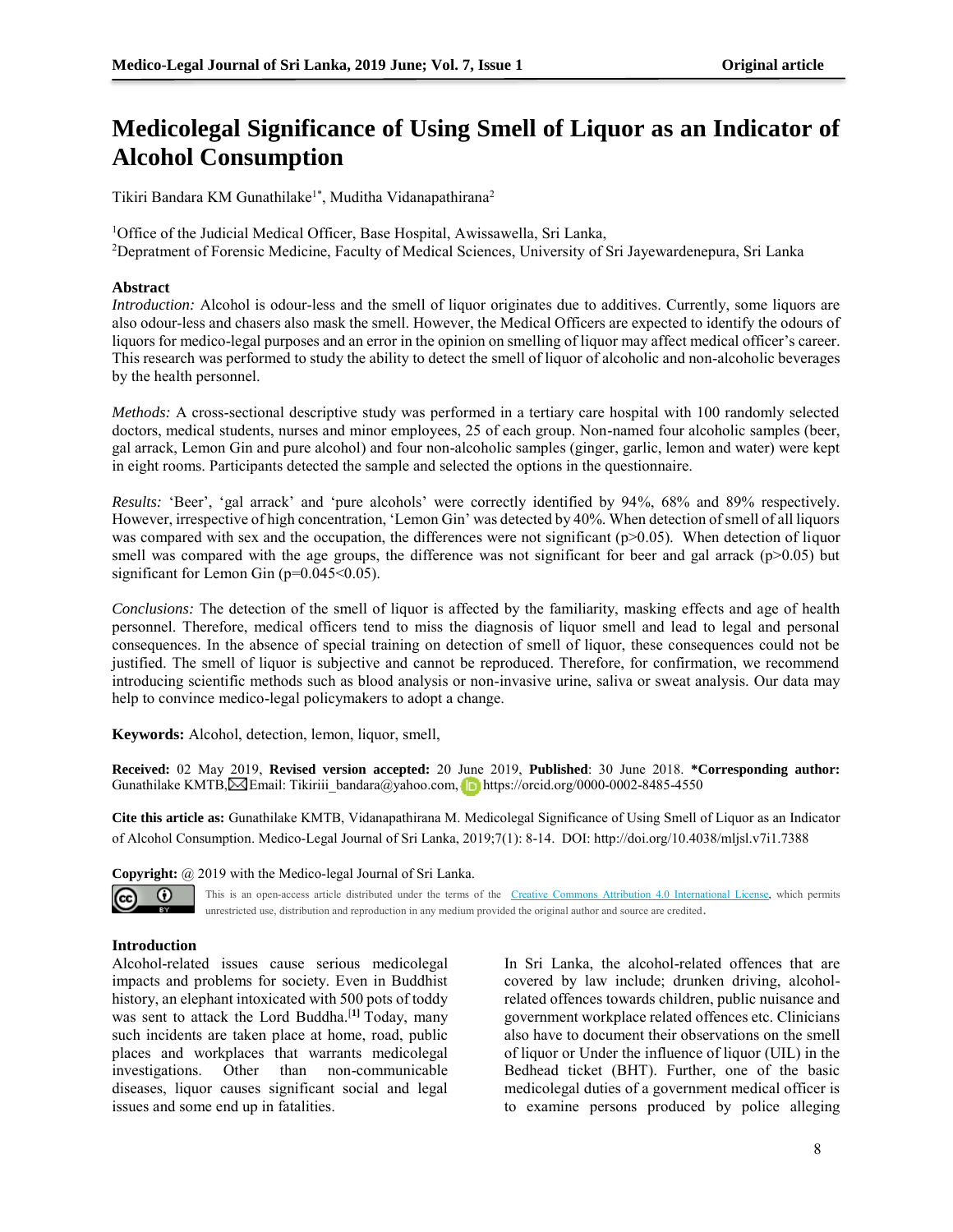offences committed under the influence of liquor. Then, he/she should give an opinion on whether the person has consumed liquor, under influence of liquor, fitness for detention and most importantly to exclude the possible differential diagnosis. During this task, he/she has to rely on the facts, though some are subjective, such as the smell of liquor.

According to motor traffic Act, a person cannot be in charge of a vehicle once he had consumed alcohol.<sup>[2]</sup> In practical situations, deciding whether the person has consumed alcohol or not is decided by the presence or absence of the smell of liquor. There is a cage to fill in the Medico-legal examination form (MLEF) and Medico-legal report (MLR) whether the smell of liquor is present or not.

In fact, alcohol is odour-less, colourless and tasteless, but the unique smell of liquor originates due to additives and congeners.[3,4]According to the Sri Lankan laws, a medical officer who examines a person alleged with an offence related to under influence of liquor has to give an opinion on the smell of liquor. Now, there are many liquor brands available in the market, however, some of them are foreign liquors, and have not even been seen by the medical officers and some are odour-less. Further, there is no such special training in the undergraduate or postgraduate training period for detection of smell of liquor. Further, adding of chasers such as coke, soda, lemon etc, may alter or mask the smell of the liquor and may adversely alter the opinion on the smell of liquor and may affect medicolegal opinions. Therefore, it is unfair to expect to identify the whole range of different odours of liquors by medical officers and to give opinions. Further, even a minimum error in the medicolegal opinion may adversely affect not only the victims and offenders but also the careers of the medical officers.

Therefore, the following research was performed to study the ability to detect the smell of liquor of different alcoholic beverages and to differentiate them from the non-alcoholic beverages by the health personnel those who manage the patients under influence of liquor in hospitals.

### **Methods**

A cross-sectional descriptive study was conducted in a hospital in Sabaragamuwa province during the months of August, September and October 2018 with the participation of 100 personnel from selected groups of health personnel who managed alcoholic patients.

A randomly selected sample of different categories of health care personnel; doctors, medical

undergraduates, nurses and other minor employees of the hospital – 25 from each category participated in this study. Those who had allergy to different smells, who had ENT problems or defects in smelling and pregnant females were excluded.

After obtaining informed written consent from each participant, they were given a self-administered data collection form and were requested to indicate demographic data such age, sex, occupation etc., history of use of alcoholic beverages, and whether afflicted with any ENT condition that affects smelling. Eight small dark bottles each labelled as A, B, C, D, E, F, G and H, containing samples of different types of alcoholic liquids (4 bottles) and samples of nonalcoholic liquids (4 bottles) were kept each in a separate room.



Figure 01: Samples were labelled as A, B, C, D, E, F, G and H

The alcoholic and non-alcoholic liquids in the bottles were as follows: The four (04) alcoholic samples were (i) Lemon Gin (labelled as A), (ii) Pure alcohol  $(95\%$ isopropyl alcohol/surgical spirit) (labelled as B), (iii) Beer (labelled as C) and (iv) Gal Arrack(labelled as E). Of them, three were liquors; Beers, Gal arrack and Lemon Gin. The four (04) non-alcoholic samples were (i) Lemon (labelled as D), (ii) Garlic (labelled as F), (iii) Water (labelled as G) and (iv) Ginger (labelled as H).

The mouth of each bottle was closed with a tightly fitting lid. Participants were sent to each room one at a time. The content of each bottle was not known to the participants. Participants were requested to dip a cotton swab into each bottle and feel the smell of the soaked swab by sniffing and indicate the identity in the liquid of each bottle by selecting the options available in the questionnaire. For this purpose, a list of 12 possible names of fluids was provided in the questionnaire. Among the listed 12 liquids, 6 correct names of smells (liquor, pure alcohol, lemon, ginger, garlic, water) and of them, some were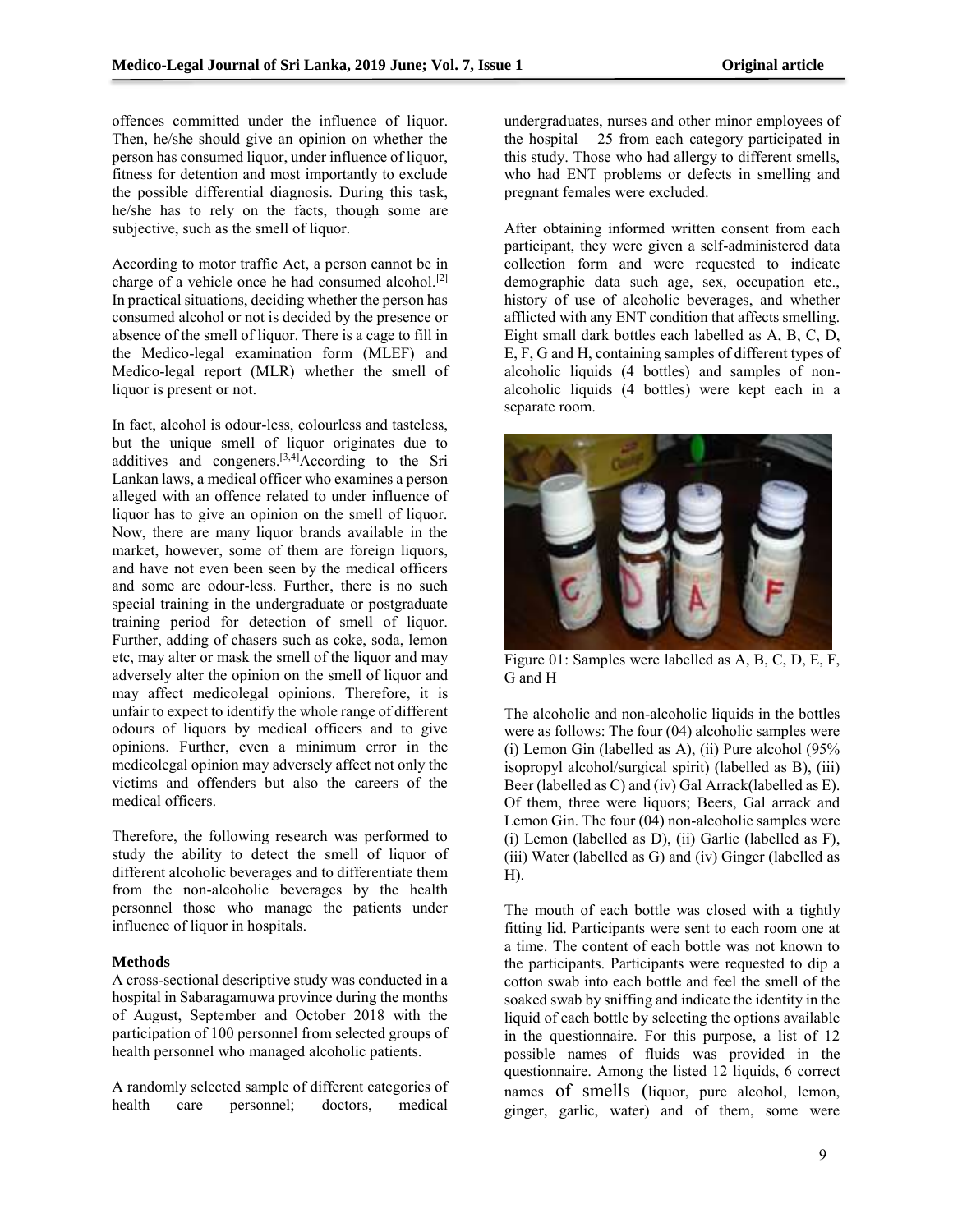mentioned more than once. One name of other fluids (perfume) was also there in the list. (See Annexure 01).

Pure alcohol does not have a smell except for its irritant and spirituous smell. However, the other alcoholic beverages have a liquor smell depending on their basic ingredients and additives. The alcohol content of Beer was 4.8%, in Gal arrack 33.5%, in Lemon Gin 39% and in pure alcohol 95%. IBM-SPSS statistical package was used for univariate and multivariate analysis of the data. The approval was obtained from the hospital research ethics committee to conduct this study.

### **Results**

Out of 100 participants 63% (n=63) were females. The ages ranged from 20 to 58 years and the majority (39%) belonged to 30-39 years of age. Based on the consumption of alcohol, the majority (74%, n=74) were non-alcoholics, 15% (n=15) occasional drinkers and the remaining  $11\%$  (n=11) were habitual drinkers. None of the participants had ENT disorders or problems in the smell.

Out of 04 alcohol samples, beer was correctly identified as the smell of liquor by 94% (n=94) and the remaining 6% (n=06) wrongly identified it as pure alcohol. Gal arrack was detected as the smell of liquor by 68% (n=68), and 9% and 10% wrongly identified it as pure alcohol and water consecutively. However, Lemon Gin was correctly detected as the smell of liquor only by  $40\%$  (n=40), and  $30\%$  and  $22\%$  wrongly identified it as lemon and perfume consecutively. Pure alcohol was detected by 89% (n=89) and the remaining 6% and 5% wrongly identified as perfume and lemon consecutively. The correct detection of alcoholic and non-alcoholic samples by all the participants is shown in Table 01.

**Table 01: Correct detection of all alcoholic and non-alcoholic fluids by all participants** 

| <b>Sample</b>           | <b>Doctors</b><br>$n\left(\frac{0}{0}\right)$ | <b>Nurses</b><br>$n\left(\frac{0}{0}\right)$ | Workers<br>$\mathbf{n}(\%)$ | Stud<br>$n\left(\frac{9}{6}\right)$ | Total<br>$n\left(\frac{0}{0}\right)$ |
|-------------------------|-----------------------------------------------|----------------------------------------------|-----------------------------|-------------------------------------|--------------------------------------|
| $C$ (Beer)              | 24 (96)                                       | 24 (96)                                      | 22 (88)                     | 24 (96)                             | 94 (94)                              |
| <b>B</b> (Pure alcohol) | 21 (84)                                       | 24 (96)                                      | 24 (96)                     | 20(80)                              | 89 (89)                              |
| E (Gal Arrack)          | 18 (72)                                       | 17 (68)                                      | 17 (68)                     | 16(64)                              | 68 (68)                              |
| A (Lemon Gin)           | 10(40)                                        | 09(36)                                       | 11 (44)                     | 10(40)                              | 40 (40)                              |
|                         |                                               |                                              |                             |                                     |                                      |
| F (Garlic)              | 25 (100)                                      | 20(80)                                       | 25(100)                     | 21 (84)                             | 91 (91)                              |
| H (Ginger)              | 23(92)                                        | 20(80)                                       | 20 (80)                     | 18 (72)                             | 81 (81)                              |
| D (Lemon)               | 21 (84)                                       | 18 (72)                                      | 18 (72)                     | 21 (84)                             | 78 (78)                              |
| G (Water)               | 24 (96)                                       | 22 (88)                                      | 21 (84)                     | 17 (68)                             | 84 (84)                              |
|                         |                                               |                                              |                             |                                     |                                      |

A comparison of the detection of the alcoholic samples such as Beer, Gal arrack, Lemon Gin and pure alcohol is shown in Fig. 02.

Detection of alcohol samples



**Figure 02:** Comparison of detection of the smell of alcoholic samples by all the participants

According to Table 01 and Fig. 02, the detection of the liquor smell of Beer showed more than 80% accuracy in all the groups. The detection of pure alcohol was also higher among all the health personnel; nurses 96% (n=24), workers 96% (n=24), doctors 84%  $(n=21)$  and students 80%  $(n=20)$ .

There were 3 liquors in this study; Beer, Gal arrack and Lemon Gin. According to Table 01 and Fig. 02, the correct detection of samples were more than 50% in beer (94%) and Gal arrack (68%). However, the detection of Lemon Gin was less than 50% among all the participants (doctors 40%, nurses 36% and workers 44% and students 40%). Lemon Gin had the highest alcohol concentration (39%). However, irrespective of the high concentration of alcohol, the detection rate of Lemon Gin was low (less than 44%). There were four non-alcoholic samples; garlic, ginger, lemon and water. Garlic smell was detected correctly by 91% (n=91%) and wrongly identified as liquor by 05% (n=05). Ginger was detected correctly by 81% and misidentified as liquor by 05% (n=05). Lemon was correctly identified by 78% and wrongly identified as liquor by 05% (n=05) including 2 doctors. Water was detected by 84% (n=84) and it was wrongly identified by 6% and 5% as ginger and lemon consecutively but none detected water as liquor. The comparison of correct detection of non-alcoholic samples is shown in Fig. 03.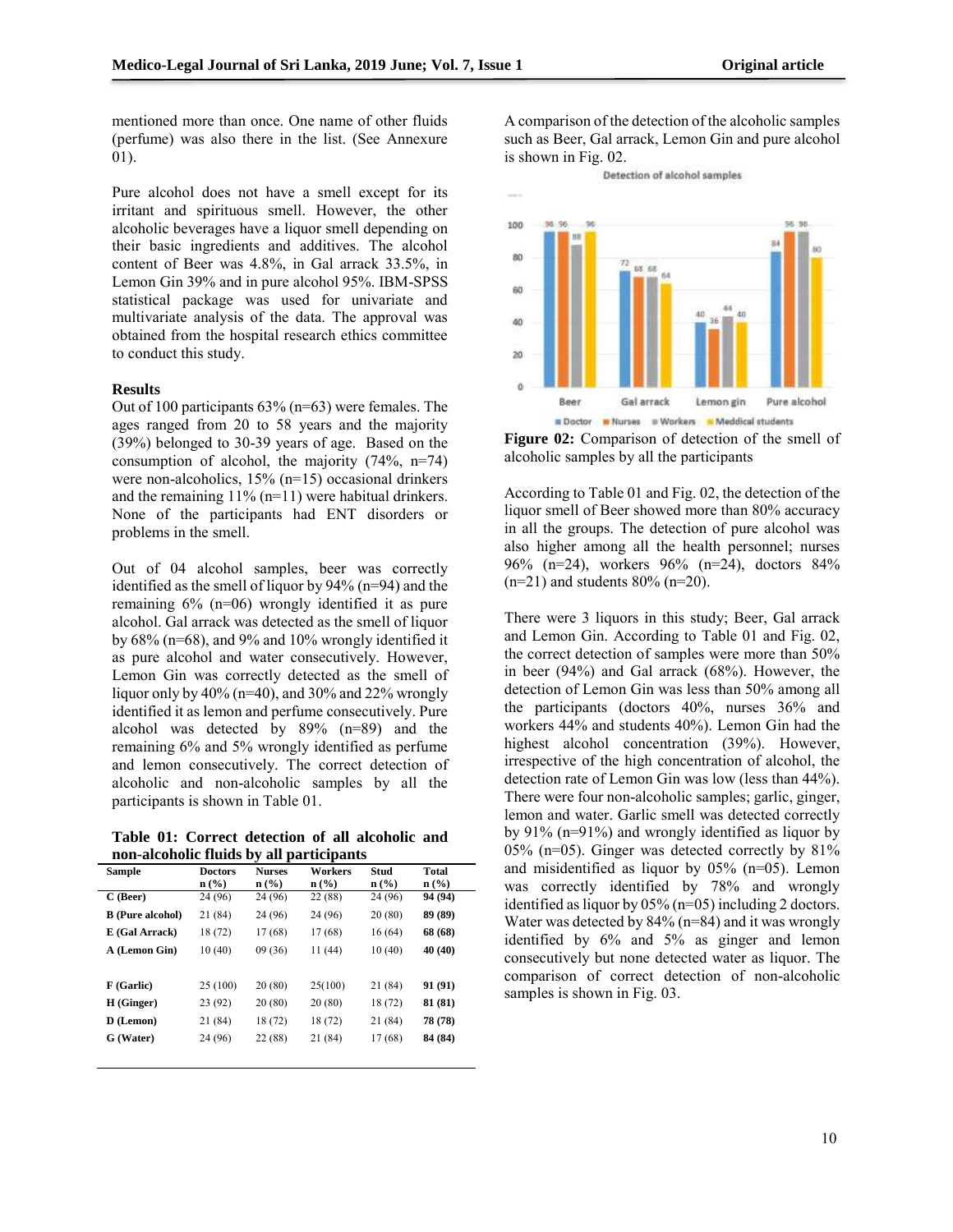

Figure 03: Comparison of the detection of nonalcoholic samples by all the participants.

According to Table 01 and Fig. 03, more than 70% of the participants detected non-alcoholic samples correctly.

There were  $37\%$  (n=37) males and remaining  $63\%$ (n=63) were females. The detection of the smell of liquor compared with sex is shown in Table 02.

**Table 02: Correct detection of smell of liquor according to the sex** 

| <b>Sample</b>           | Male<br><b>Female</b>       |         | Total   |
|-------------------------|-----------------------------|---------|---------|
|                         | $N = 37$                    | $N=63$  |         |
|                         | $n\left(\frac{0}{0}\right)$ | n (% )  | n (% )  |
| $C$ (Beer)              | 34 (92)                     | 60(95)  | 94 (94) |
| <b>B</b> (Pure alcohol) | 30(81)                      | 59 (93) | 89 (89) |
| E (Gal Arrack)          | 26(70)                      | 42(67)  | 68 (68) |
| A (Lemon Gin)           | 18 (49)                     | 22(35)  | 40 (40) |
|                         |                             |         |         |

When the detection of the smell of liquor was compared with sex, 92% (n=34) of males and 95% (n=60) of females correctly detected liquor smell in beer and there was no statistically significant difference. Regarding Gal arrack, the liquor smell was correctly identified by 70% (n=26) of males and 67% (n=42) of females and the difference was not statistically significant ( $\chi^2 = 0.139$ , df=1, p>0.05). Regarding Lemon Gin, the liquor smell was correctly identified by 49% (n=18) of males and  $35\%$  (n=22) of females and the difference was not statistically significant ( $\chi^2$  = 1.830, df=1, p>0.05).

There were 25% (n=25) doctors and the remaining 75% (n=75) were non-doctors. Correct detection of liquor by the doctors and others are shown in Table 03.

**Table 03: Correct detection of smell of liquor according to the occupation** 

| <b>Sample</b>           | <b>Doctors</b>              | <b>Non-doctors</b> | Total   |
|-------------------------|-----------------------------|--------------------|---------|
|                         | $N=25$                      | $N=75$             | $N=100$ |
|                         | $n\left(\frac{0}{0}\right)$ | n (% )             | n (% )  |
| $C$ (Beer)              | 24 (96)                     | 70 (93)            | 94 (94) |
| <b>B</b> (Pure alcohol) | 21 (84)                     | 68 (91)            | 89 (89) |
| E (Gal Arrack)          | 18(72)                      | 50 (67)            | 68 (68) |
| A (Lemon Gin)           | 10(40)                      | 30(40)             | 40(40)  |
|                         |                             |                    |         |

When the detection of the smell of liquor was compared with the occupation, 96% (n=24) of doctors and 93% (n=70) of non-doctors correctly detected liquor smell in beer and according to the Fisher's exact test, the difference was not statistically significant (p>0.05). Regarding Gal arrack, the liquor smell was correctly identified by 72% (n=18) of doctors and 67% (n=50) of non-doctors and the difference was not statistically significant. ( $\chi^2 = 0.245$ , df=1, p>0.05). Regarding Lemon Gin, the liquor smell was correctly identified by  $40\%$  (n=10) of doctors and  $40\%$  (n=30) of non-doctors and the difference was not statistically significant ( $\chi^2$  = 0.000, df=1, p>0.05).

According to the age, there were 84% (n=84) less than 50 years of age and the remaining  $16\%$  (n=16) were more than 50 years of age. The detection of the smell of liquor compared with age groups is shown in Table 04.

**Table 04: Correct detection of smell of liquor according to age groups** 

| <b>Sample</b>           | $50$ yrs | $>50$ yrs | Total   |
|-------------------------|----------|-----------|---------|
|                         | $N = 84$ | $N=16$    | $N=100$ |
|                         | n (% )   | n (% )    | n (% )  |
| $C$ (Beer)              | 79 (94)  | 15 (94)   | 94 (94) |
| <b>B</b> (Pure alcohol) | 74 (88)  | 15 (94)   | 89 (89) |
| E (Gal Arrack)          | 59 (70)  | 09(56)    | 68 (68) |
| A (Lemon Gin)           | 30(36)   | 10(63)    | 40 (40) |
|                         |          |           |         |

When the detection of smell of liquor was compared with the age groups 94% (n=79) of less than 50 years of age and  $94\%$  (n=15) of more than 50 years of age correctly detected liquor smell of beer and according to Fisher's exact test, the difference was not statistically significant (p>0.05). Regarding Gal arrack, the liquor smell was correctly identified by 70% (n=59) of  $\leq$ 50-year-old participants and 56%  $(n=09)$  of  $>50$ -year-old and the difference was not statistically significant ( $\chi^2$ = 1.272, df=1, p>0.05). However, regarding Lemon Gin, the liquor smell was correctly identified by  $36\%$  (n=30) of <50 years of age and  $63\%$  (n=10) of  $>50$ -year-old participants and the difference was statistically significant ( $\chi^2 = 4.018$ , df=1,  $p=0.045<0.05$ ).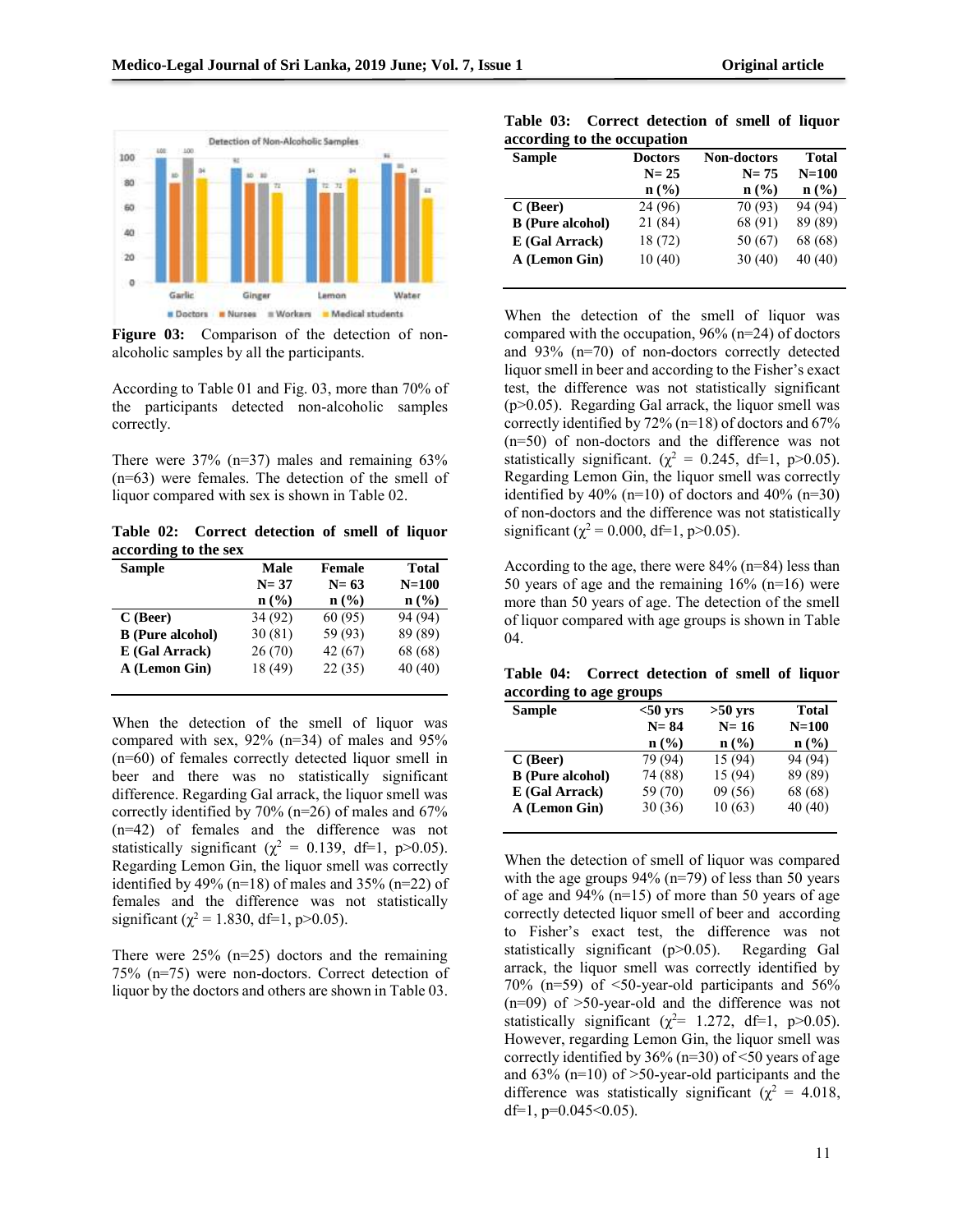# **Discussion**

Pure alcohols are odour-less, colourless and tasteless. Alcohol is a volatile[, flammable,](https://en.wikipedia.org/wiki/Flammability) colourless liquid with a slight characteristic spirituous odour and a burning taste, and gives an irritant feeling.<sup>[3]</sup> In this study,  $96\%$ of nurses and minor employees, 84% of doctors and 80% of medical students detected the smell of pure alcohol (95% alcohol). This may be due to the familiarity of pure alcohols such as surgical spirit among all health personnel. Therefore, in this study, familiarity with the smell of pure alcohols such as surgical spirits among health professionals may have influenced the higher detection of pure alcohol.

Table 01 and Fig. 02 show the pattern of the detection of the liquor smell of beer, gal arrack and Lemon Gin samples by all the groups. The smell of liquor of beer, gal arrack and Lemon Gin is not due to alcohol but due to the additives and congeners. The additives are responsible for taste and smell of liquor and for increasing the product shelf-life.[5] The commonly used alcohol additives are colourants, flavours, emulsifying and stabilizing agents, and antifoaming agents. The congeners are also responsible for the taste and smell of liquor and are the substances which are produced other than the desired type of [alcohol](https://en.wikipedia.org/wiki/Alcohol)  durin[g fermentation.](https://en.wikipedia.org/wiki/Ethanol_fermentation) They include; methanol, acetone, acetaldehyde, esters, tannins, and aldehydes.[**4]** In forensic toxicology, the [alcohol congener analysis](https://en.wikipedia.org/wiki/Alcohol_congener_analysis) is done to identify the specific alcohol beverage. In this study, according to Table 01 and Fig. 02 the pattern of the detection of the liquor smell of beer, gal arrack and Lemon Gin samples by all the groups showed not much of a difference.

According to Table 01 and Fig. 02, when the detection of liquor smell of the beer is considered, irrespective of the low concentrations (4.8%), beer showed the highest detection rate (more than 84%). However, Lemon Gin, the sample with the highest concentration of alcohol (39%) showed the lowest detection rate (less than 44%). This may be due to the popularity and common usage of beer than Lemon Gin in the community. In the late 1980s, the incidence of alcoholism among males over 25 years of age in the suburbs of Colombo was 29%.<sup>[6]</sup> The per capita consumption of alcohol in Sri Lanka has been increasing over the years and 50.3 million L in 2000 increased to 67.1 million L by 2006.<sup>[7]</sup> In a study performed by de Silva in 2014, of 238 married males in the Divisional Secretariat area of Wattala, the prevalence of hazardous drinking had been 31% and that of alcohol use disorders had been 25%.[8] Therefore, consumption of alcoholic beverages is common and popular in the Sri Lankan community. The higher popularity of beer may be due to the low<br>price  $(Rs. 180/= a)$  bottle) and less price  $(Rs. 180/= a \text{ bottle})$  and less impairment/drunkenness following ingestion.

The ability to detect the smell of liquor is not only important for JMOs but also for other health personnel especially working at accident or emergency services. According to Table 01 and Fig. 02, the doctors, nurses and minor employees showed almost the same pattern of detection rates of liquor smell. Further, in this study, there were  $25\%$  (n=25) doctors and  $75\%$  (n=75) nondoctors and when the detection of smells of all the liquors compared with occupation groups, showed no statistically significant difference (p>0.05). This is a very important factor because nurses also have to keep notes on the patients' behaviour in the BHT. Further, minor employees work as chaperones for the medical officers and this ability would be very helpful, because, medical officers always examine patients with a chaperone by the side, and their views are also important to detect the smell of liquor. Further, not only JMOs, but the other clinicians also have to document their observations on the smell of liquor or under influence of alcohol (UIA) in the Bedhead ticket (BHT) and it is a piece of important evidence in the clinical and autopsy investigations such as road traffic offences, criminal offences and obtaining compensations or insurance.

In Sri Lanka, clinical and autopsy investigations relevant to alcohol intoxication are conducted by both male and female health personnel. People believe that females may not be able to detect the smell of liquor as good as males. However in this study, there were 37% males and 63% females and when the detection of the smell of all the liquors was compared with sex, showed no statistically significant difference between males and females (p>0.05).

The health personnel belonged to different age groups spanning from 20 to 60 years and in this study, there were 84% (n=84) less than 50 years of age and 16% (n=16) of more than 50-year-old group. When the detection of the smell of liquor of beer and gal arrack assessed against the age groups, there was no statistically significant difference (p>0.05). However, regarding the detection of the smell of Lemon Gin showed a statistically significant difference between age groups ( $\chi^2$  = 4.018, df=1, p=0.045<0.05).

Identification rates were high in the substances with familiar smells such as garlic, ginger and beer. According to Table 01, Fig. 02 and 03, the detection of the smells of non-alcoholic samples such as lemon, ginger, and garlic was very high (more than 72%) and may be due to day to day familiarity of those smells by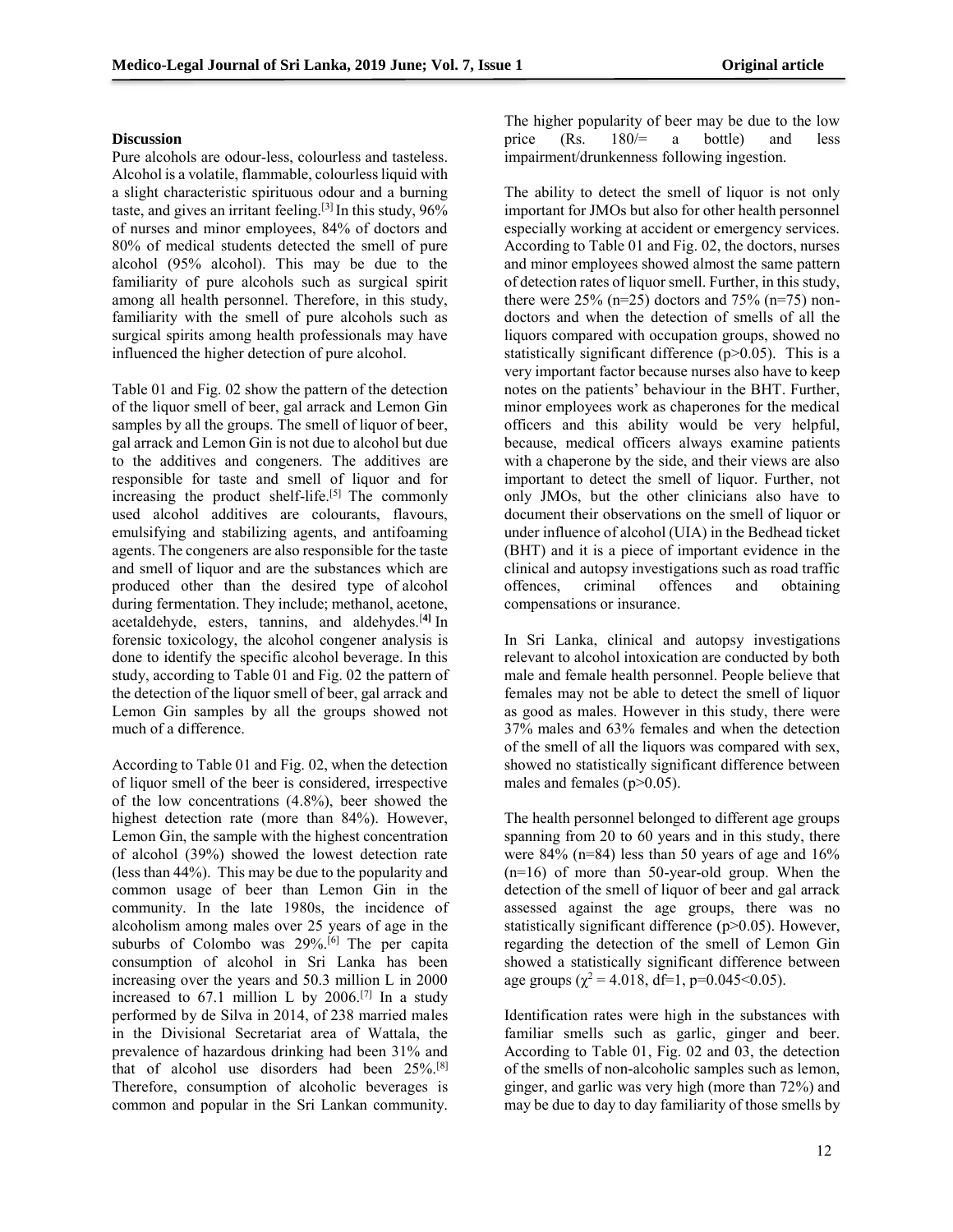all the health personnel. However, the water showed a comparatively lower level, most probably due to its odourlessness.

Now, alcohol beverages are produced by adding nonalcoholic substances such as lemon, ginger and garlic. According to Table 01 and Fig. 02, the ability to detect the smell of liquor in Lemon Gin has been drastically reduced in all the health personnel. This is one of the most important observations in this study. For example, irrespective of the highest alcohol concentration (39%) of the Lemon Gin, the detection rate was less than 45% among all the participants. Therefore, the addition of additives with peculiar smells such as lemon may lead to high rate of failure in the detection of the smell of liquor and 30% and 22% had false negatively identified it as lemon and perfume consecutively. Therefore, the lower detection rate of Lemon Gin may be due to the masking effect of the added lemon flavour to the alcohol beverage.

Further, each non-alcoholic sample (lemon, ginger and garlic) was wrongly detected as liquor by 5% of participants (false positive diagnosis). However, doctors did not wrongly diagnose the non-alcoholic samples as liquor except by 2 doctors with lemon (false positive diagnosis).

The wrong assessment of the smelling of liquor can cause serious consequences not only for medico-legal service but also for many other parties. In the medicolegal practice, the medical officers come across many alcoholic beverages with different additives such as lemon, garlic or ginger that can mask the original smell of liquor and lead to a false positive or false negative diagnosis. Further, detection of the smell of liquor as a legal fact is especially dangerous because the results are not objective and cannot be reproduced. Moreover, an even single mistake may cause serious consequences and injustice to victims, accused, legal authorities and to the medical officers. Further, the medical officer concerned might lose registration for wrongly interpreting the smell of liquor. However, this study highlighted the possibility of making such mistakes by any health personnel including medical officers with the justification of those depending on their familiarity and the masking effect of additives and congeners. Moreover, the medical officers have not been given a special undergraduate or postgraduate training on the detection of the smell of liquor.

Therefore, detection of smell of liquor should be used only as a very basic screening method and then should be confirmed with a more scientific and objective method such as breath analyser or detection of alcohol in blood, urine, saliva or sweat. In the UK, forensic physicians do not perform clinical examinations to diagnose under the influence of alcohol. When a person is suspected of under influence of alcohol in the community, police performs Breathalyzer as a screening method and followed by intoxication meter analysis, and if indicated blood tests are performed.<sup>[6,]</sup> 9] When a person is suspected as under the influence of alcohol within a UK hospital, the doctor takes a blood or urine sample for analysis. Therefore, similar to the findings of this study, the UK has identified the inherent problems of liquor smell and the clinical examination for alcohol or drug-induced impairment assessment.

In alcohol metabolism, 95% of alcohol will remain in the blood and it is better to target this 95% and arrange alternative methods to identify the under influence of alcohol. There are many non-invasive reliable methods to assess the level of alcohol in the blood such as Breathalyzer, urine or, sweat or saliva chemical strips.<sup>[10]</sup> These objective methods are accurate and reliable than the subjective non-reliable methods such as smelling of liquor or clinical impairment assessment examinations.

# **Conclusions**

The ability to detect smells of liquor by the nurses is important to make accurate nurse's notes in the BHT. The ability to detect smells of liquor by the "workers" is also important for the medical officers when they work as chaperones in the clinical examinations.

The detection of the smell of liquor is affected by the familiarity and the masking effects of the additives and congeners. Therefore, medical officers tend to miss the diagnosis of liquor smell in the medico-legal investigations. Wrong or misdiagnosis may lead to serious professional consequences, and in the absence of special undergraduate or postgraduate tanning on the detection of smelling of liquor, these professional consequences could not be justified. Moreover, the smell of liquor is a subjective assessment and the findings cannot be reproduced.

Therefore, we need to reconsider the using of liquor smell in the medico-legal investigations and should be considered as a basic screening method and for confirmation, we recommend to introduce objective, reproducible, scientific methods such as blood alcohol analysis or non-invasive urine, saliva or sweat analysis. Our data may help to convince and/or reinforce medico-legal policymakers to adopt a positive change.